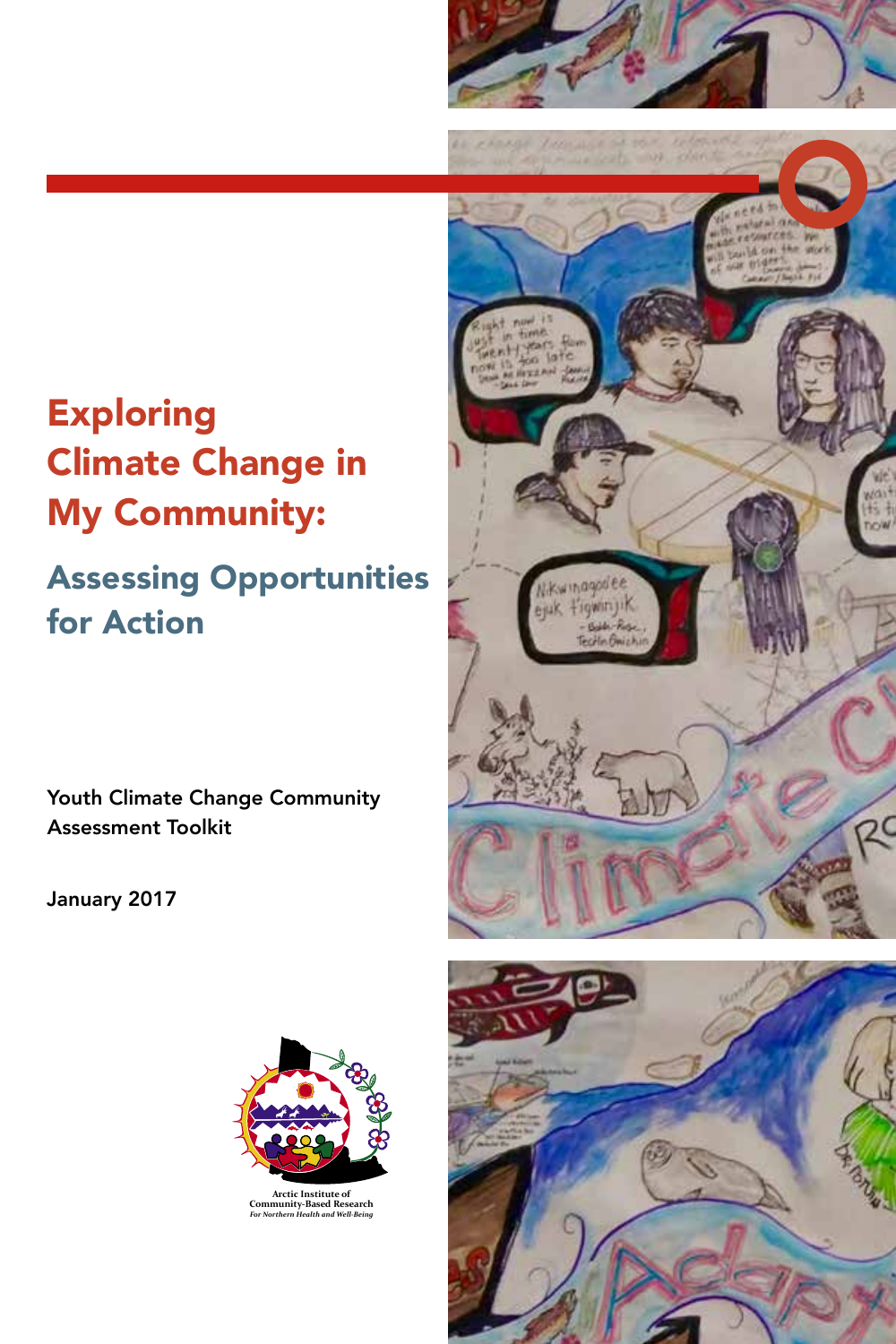## Acknowledgments

The Arctic Institute of Community-Based Research would sincerely like to thank all the YIC4 youth for their passion, drive and dedication to serving their communities. We hold you up and honour you as our champions for change! A special thank you must also go to all the guest speakers, Elders, Indigenous knowledge holders, scientists, community leaders, and researchers who shared their knowledge with us all during the training.

We'd like to acknowledge all the members of AICBR's team and the project steering committee, who included members from Council of Yukon First Nations, Yukon Research Centre, Yukon Government's Climate Change Secretariat, and Kluane First Nation.

Last but not least, thank you to our generous funders who helped make this work possible, namely Yukon Government's Environmental Awareness Fund for contributing to the development of this toolkit, in addition to our overarching project funders, Indigenous Services Canada (Climate Change Preparedness in the North Program) and Polar Knowledge Canada.



# Table of Contents

- [Background: Yukon Indigenous Community](#page-2-0)  [Climate Change Champions Project](#page-2-0) *[4](#page-2-0)*
- [A Message From the Youth](#page-2-0) *[5](#page-2-0)*
- [Exploring Our Communities Through the](#page-3-0)  [Four Elements of Climate Change](#page-3-0) *[6](#page-3-0)*
- [Some Examples of Climate Change](#page-3-0) *[7](#page-3-0)*
- [YIC4 Project Cycle](#page-4-0) *[9](#page-4-0)*
- [Building a Community Inventory Map](#page-5-0) *[10](#page-5-0)*
- [Assessment Planning Framework](#page-6-0) *[12](#page-6-0)*
- [Assessment Themes:](#page-7-0)  *[14](#page-7-0)*
	- 15 [Health, Social & Culture](#page-7-0)
	- 16 Food & Water Security
	- 17 [Infrastructure & Transportation](#page-8-0)
	- 18 [Economy](#page-9-0)
	- 19 [Species & Habitat Areas](#page-9-0)

[Ideas for Next Steps](#page-10-0) *[20](#page-10-0)*

[Workbook: My Plan](#page-11-0) *[22](#page-11-0)*

[Workbook: Things to Consider](#page-11-0) *[23](#page-11-0)*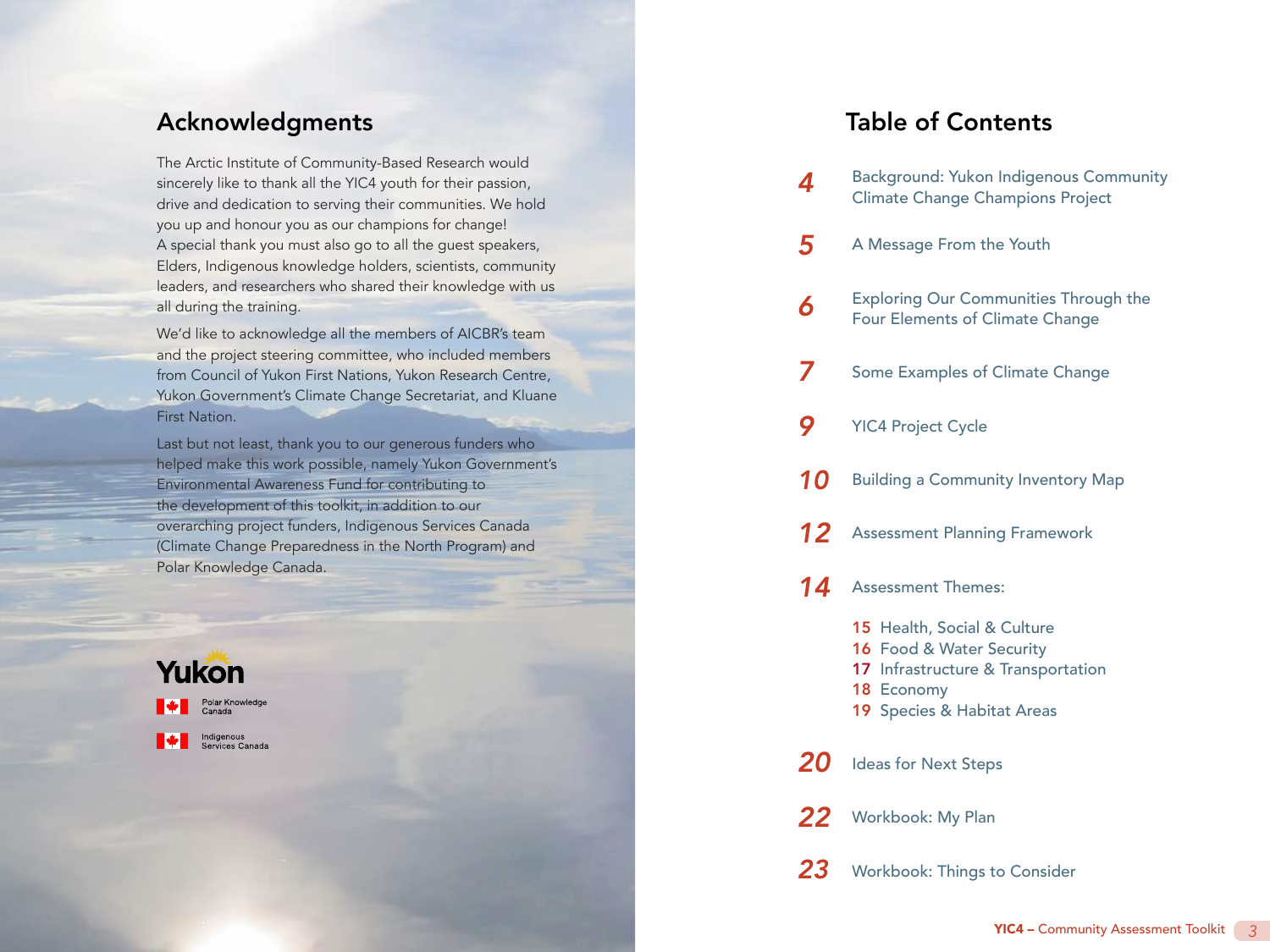# <span id="page-2-0"></span>Background: Yukon Indigenous Community Climate Change Champions Project



This Community Assessment Toolkit evolved out of a two-year training initiative called the 'Yukon Indigenous Community Climate Change Champions (YIC4) Project: Mobilizing Knowledge for Developing Indigenous Community Champions for Climate Change Adaptation in the Yukon' (2017-2019). Participants include 21 Yukon First Nations youth (aged 18-30 years), six First Nation and Inuit youth from Northern BC, Northwest Territories and Nunatsiavut as well as two Renewable Resource Council members from Yukon. The overall goal of this initiative is to build upon Indigenous communities' capacity to respond to complex issues related to climate change.

The YIC4 project was led by the **Arctic Institute of Community-Based** Research (AICBR), a unique northern non-profit organization, based in Whitehorse, Yukon. The AICBR works with communities to develop their own solutions to complex problems that are relevant, communitydriven and sustainable. Current organizational priorities include: climate change adaptation, food security/food sovereignty and healthy living. In all of AICBR's work, there is a focus on strengthening youth capacity and integrating Indigenous and western scientific knowledge systems, with an approach guided by the principles of respect, relevance, responsibility, and reciprocity.

The following toolkit is written from the perspective of the YIC4 youth champions and is meant to share lessons learned in hopes of informing future communitybased assessment work related to climate change and its effects on First Nations' communities.

Between November 27-30th, 2017, 29 of us gathered in Whitehorse, Yukon to learn about climate change.

During the training, we learned about the global to local causes and effects of as well as community adaptation strategies to climate change.

We were taught by our Indigenous knowledge holders and Elders, outside scientists and local community-based researchers, and most importantly, we also learned from each other.

This toolkit is our guide to assessing our communities' needs, strengths and opportunities for action on climate change. It describes the process we underwent in planning and we hope that it might help inform future work for your communities.

#### *"I can't stand by and watch the future generations lose everything we took for granted."*

-YIC4 youth participant from Dawson City, YT



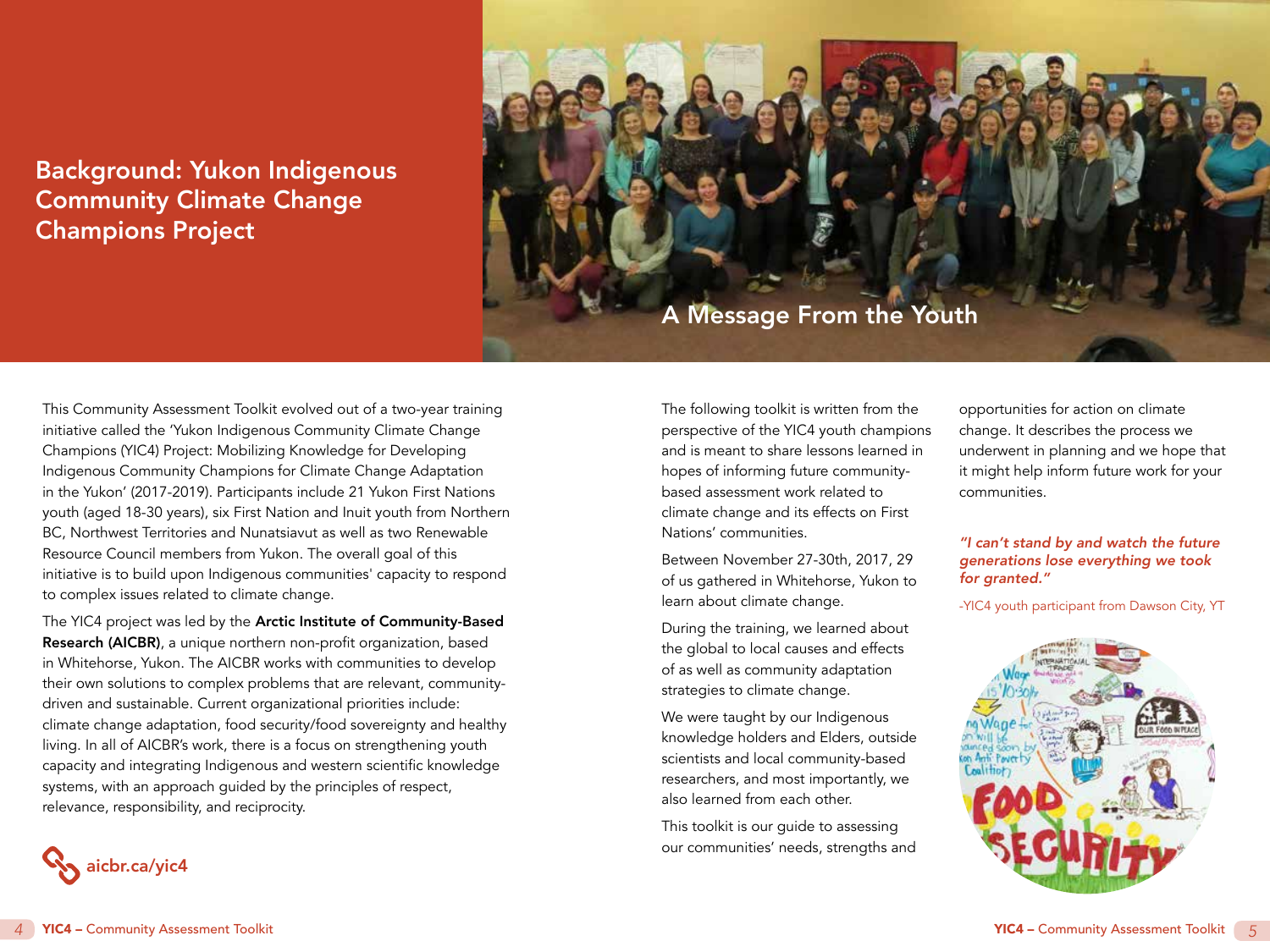# <span id="page-3-0"></span>Exploring Climate Change Through the Four Elements of Mother Earth

#### *"The land is who we are as a people"*

Our Planet: She is our Mother, our healer and our guide. Within the four directions, she has Earth, Air, Fire and Water.

Throughout the training, these four elements of Mother Earth guided our teachings and our work.

This is how we explored our communities. Together within our Nations, we looked at the changes that are happening due to climate change. We also looked at adaptation and what our communities are doing already to adjust to the challenges we are faced with every day.



*Climate change impacts our communities in many complex and interconnected ways. These are some examples of them.* 

*When we started looking at our communities in the*  four elements, five themes evolved: *Health, Social & Culture; Economy; Infrastructure & Transportation; Species & Habitat Areas; and Food & Water Security.*

*These are the themes that will guide us in assessing our*  communities today developing our priorities for future *climate change adaptation projects and mitigation strategies.*

# Some Examples of Climate Change

## Health, Social & Culture



- Shifting and declining species and altered landscapes threaten our traditional lifestyle and culture
- Natural disasters are becoming more common and more severe
- Mental health and wellness are negatively impacted as climate change threatens our intrinsic connections to our Homelands

# Economy S

- Our economy in Canada continues to be heavily tied to extractive industries (oil, gas & mining), which are key contributors to climate change
- Forest fires and natural disasters threaten our natural resources as well as the safety of our people, our animals, and our livelihoods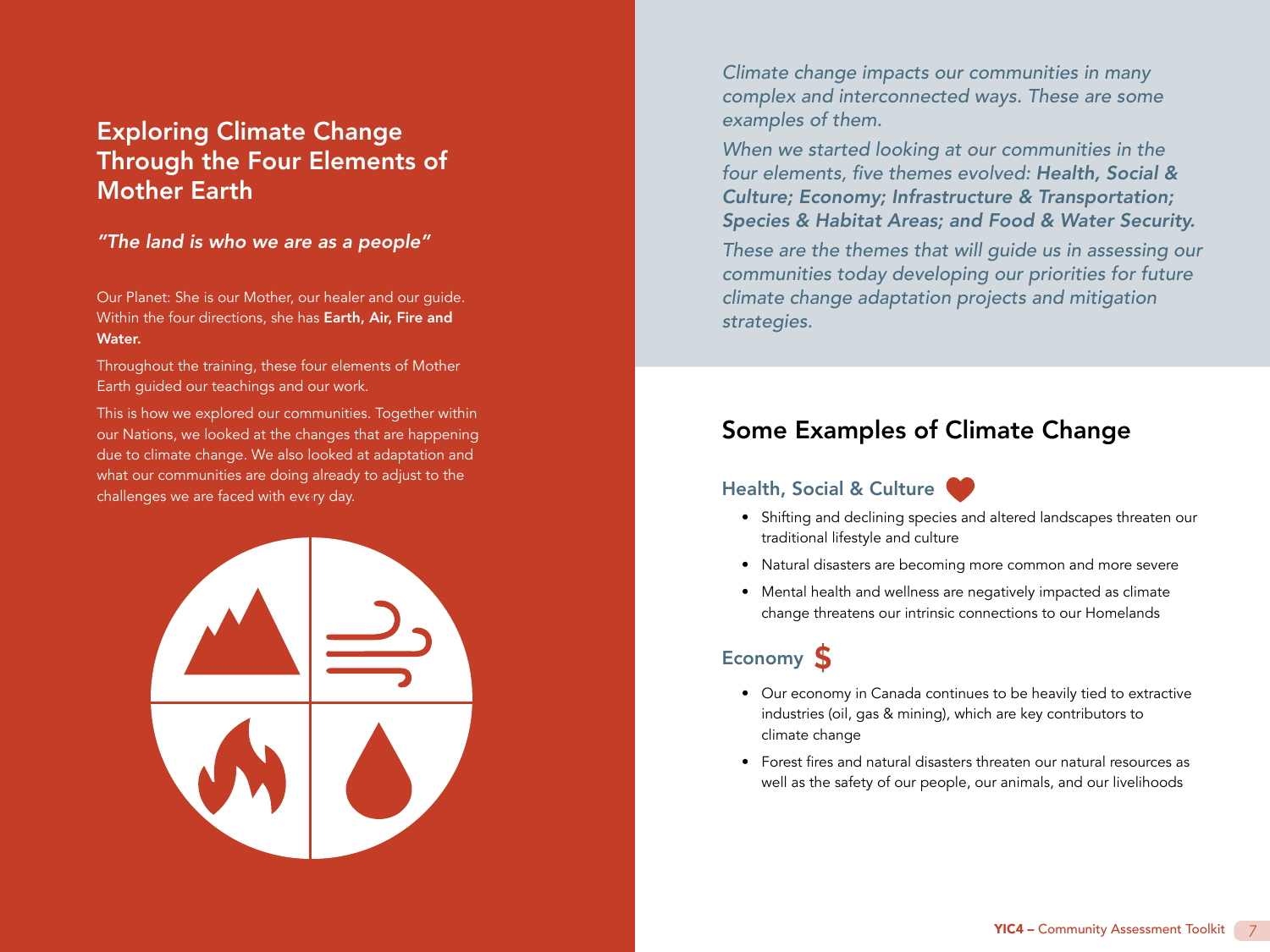## <span id="page-4-0"></span>Species & Habitat Areas

- Invasive species (plant, animal & insect) are altering the local habitat
- Glaciers are melting at an increasing pace, causing concern about the decreasing levels of water within our rivers and lakes
- Permafrost melt causes erosion and contributes to climate change and aquatic systems contamination

## Food & Water Security

- Declining traditional food species heavily impacts our food systems
- Waterways are becoming contaminated due to warming temperatures and runoff from industrial development
- Our food system is largely made up of heavily processed market foods which have to travel a long ways; food costs are rising due to unstable harvests, droughts, floods, and fires.

# Infrastructure & Transportation

- Highways/roads are more at risk of closure due to wash-out and forest fires causing food shortages
- Most houses/buildings are not able to resist flooding and shifting ground due to permafrost melt
- In northern regions of Canada, a majority of our communities are diesel dependent, which contributes to a high cost of living and further exacerbates climate change



# YIC4 Project Cycle

This diagram shows the different stages of the YIC4 project cycle (2017-2019) and how they connect. Follow along the arrows starting with Training 1.

> Training 1: Introducing Climate Change Causes, Effects & Adaptation/ Mitigation – Global to Local Indigenous Knowledge & **Science**



During Training 1, we came up with questions that we should be asking our communities to explore climate change needs and priorities for action.

**Training 2: Developing** Leadership and Advocacy Skills in Preparation for Future Adaptation to Climate Change





*The information that we gather from the assessment describes what is going on now with regards to counteracting and adapting to climatic changes and what further opportunities there are for action.*

Community Assessment: Youth are supported to implement an assessment of their communities in the five key theme areas. We use these themes to choose which knowledge holders to interview in order to gather multiple diverse perspectives and give us a holistic understanding of what is going on related to climate change.

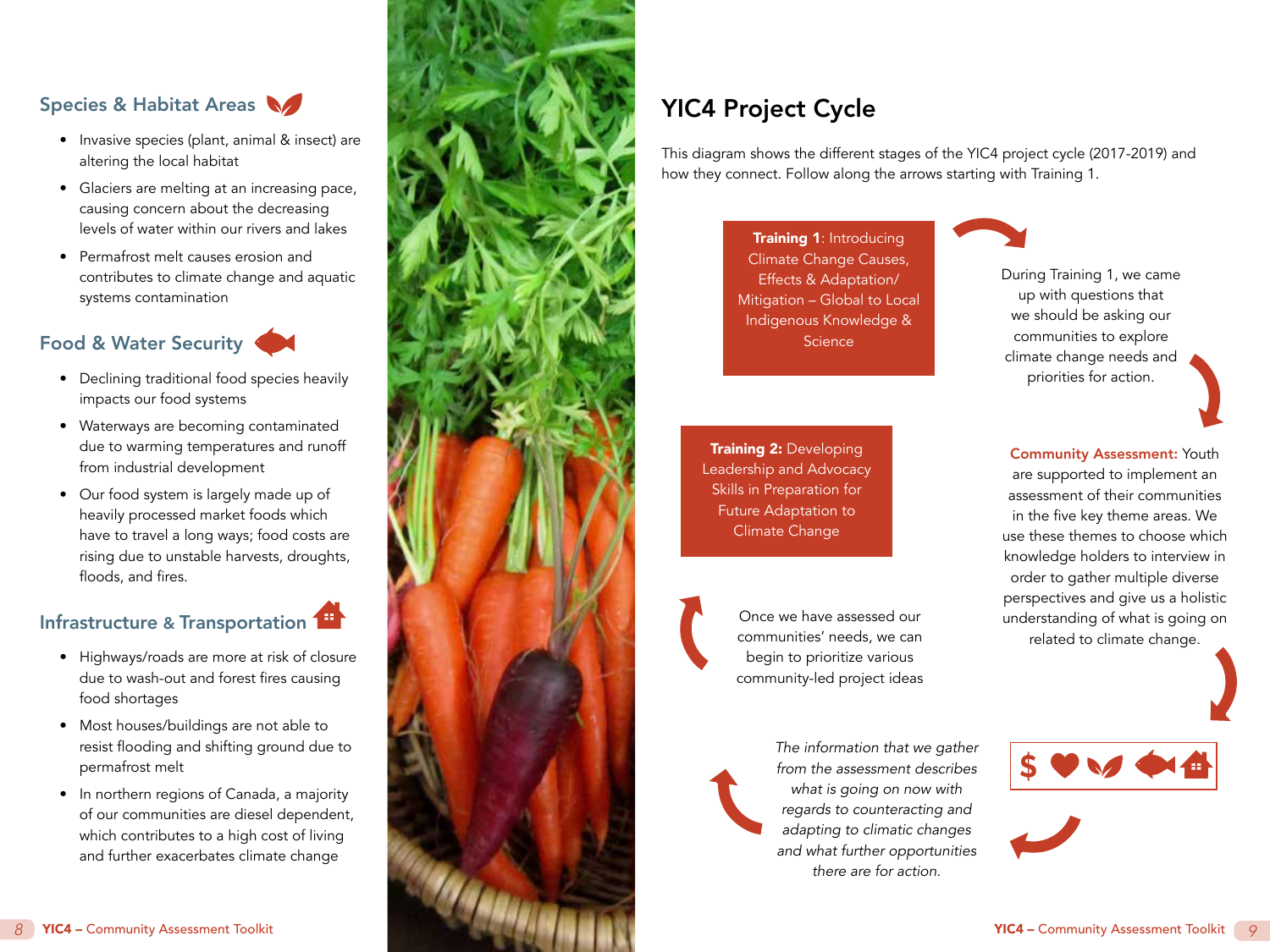# <span id="page-5-0"></span>Building a Community Inventory Map

#### We're also building a map!

We need to know what activities are going on across our communities in order to identify our strengths and build upon them, learn from each other, strengthen our network, and work better together.

Presently, AICBR is gathering important information on all the climate change related activities going on in the Yukon through the development of an online public inventory mapping tool.

It will list information about the various climate change adaptation, monitoring and mitigation projects, activities and entities that exist in our communities; including details on who runs these activities, who funds them, what some successes and challenges may be, as well as contact information.

We encourage you to help contribute to the map of information by answering some questions about the initiatives going on in your community.

> Help us Build a Map: <https://arcg.is/15Snfn>



Once the inventory is completed and we've gathered enough information about the various initiatives going on, we will develop a mapping tool that will look like this!

These images are of AICBR's Healthy Living Inventory (aicbr.ca/healthy-living-inventory), which is another mapping project that informs about programs which relate to our health. When you zoom in and click on the icons, you'll see specific program information. You'll also be able to search by community or type of initiative and quickly see what is going on. Visit AICBR's website for more information: [aicbr.ca/climate-change-and](http://aicbr.ca/climate-change-and- food-systems-inventories/)[food-systems-inventories/](http://aicbr.ca/climate-change-and- food-systems-inventories/)

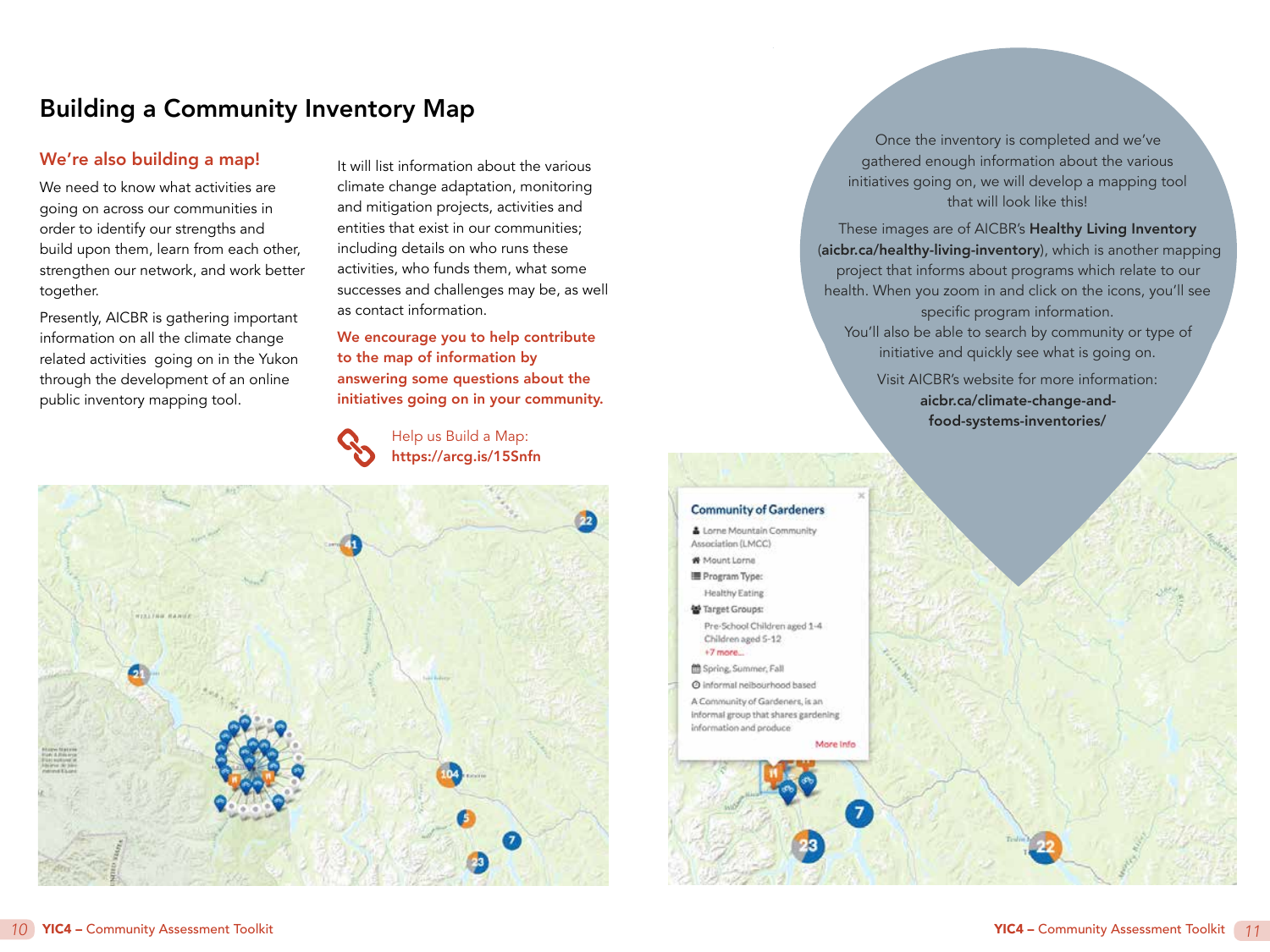<span id="page-6-0"></span>

# Assessment Planning Framework

*This framework summarizes some of our ideas for how to go about the community assessment. Use it as a guide to formulate your plan. Adapt it to your own language and way of speaking in your community.*

#### Who?

Who might you want to talk to during your assessment?

- Chief/Council, municipality & informal community leaders
- Land & Resources, Capital Works, Heritage Departments
- Schools/youth, Elders, general community, friends and family
- Researchers, biologists & conservation/environment/wildlife officers/monitors, and Indigenous Guardians
- Renewable Resource Councils (RRCs)
- People who live on the land & hunters/gatherers
- Indigenous knowledge holders

#### When & Where?

When and where is a good time to connect with people?

- Seasonal harvest and hunting times time
- Community gatherings, General Assemblies & Harvest Camps
- Radio-call in lines or social media
- School
- Archives and internet
- Executive Council and Heritage department and offices
- Ancestors through oral teachings and stories

## What?

What are the overall guiding questions to your assessment? What are you trying to find out? What is most relevant to your community? More specific questions are categorized under themes in the following pages.

- What are our main concerns with climate change (in the areas of health, species & habitat areas, food and water security, infrastructure & transportation, and economy)? What are the ways we are most vulnerable to the impacts of climate change?
- What are we doing now to adapt to and mitigate against climate change? What more could we do?
- What ways can we educate our people more and communicate what is going on to others outside our communities?
- What are our main sources of energy use/highest forms of carbon emissions in our community?
- Where do we start? What are our priorities?

#### How?

How do you go about starting your assessment?

- Ensure you have local Research Protocol & Consent Agreements in place
- Interview/focus group with key Elders and knowledge holders (either face-to-face or on the phone)
- Present to and discuss with leadership, Natural Resources/ Heritage Department & RRCs
- Host a discussion/brainstorm session with flip charts in informal space or during community gathering
- Survey through social media
- Take pictures and make field notes
- Fill out online survey to contribute to the Inventory Map
- Sharing and storytelling
- Keep all the data within your First Nation office

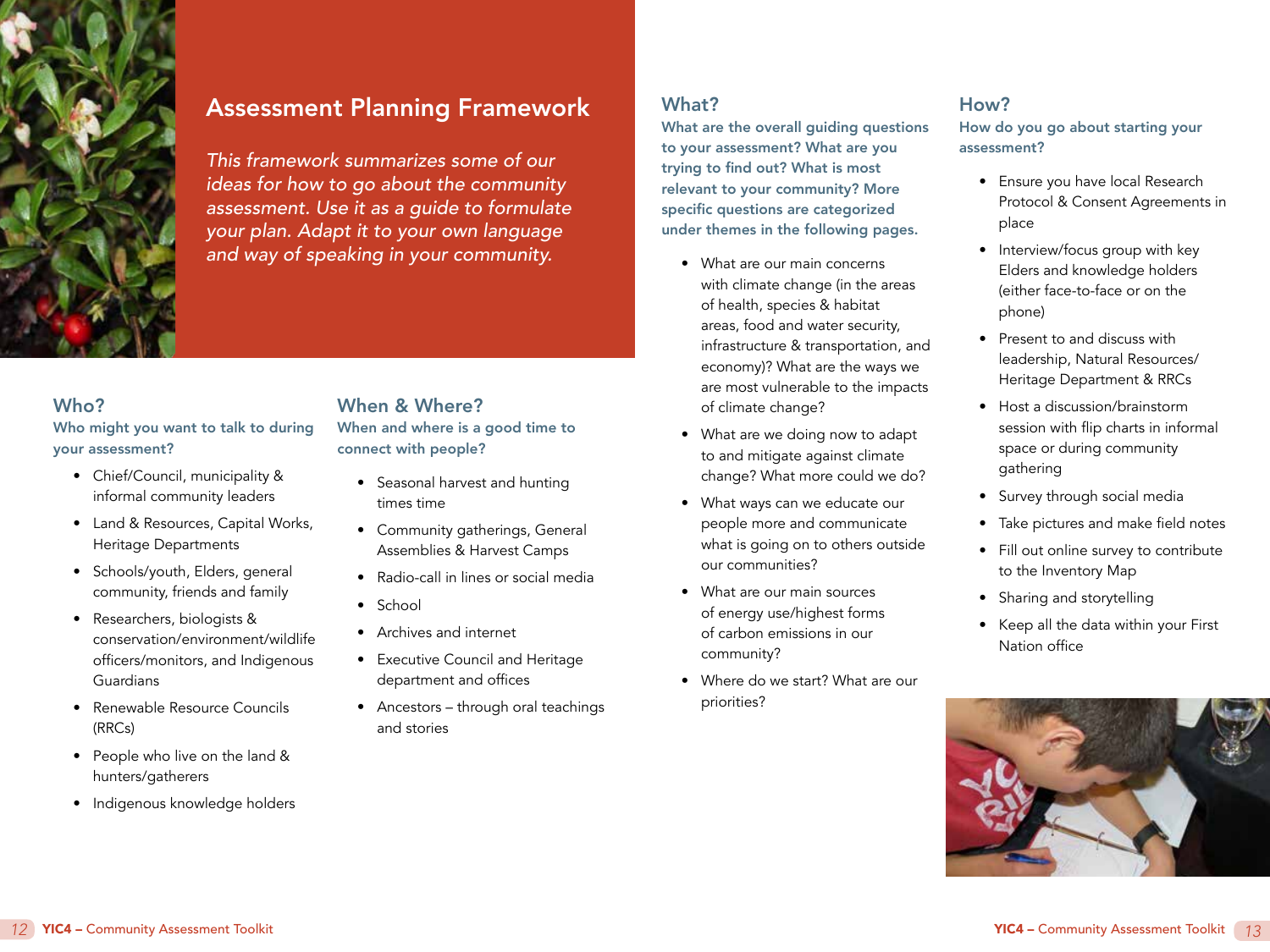

# <span id="page-7-0"></span>Some Example Assessment Questions

interview questions we developed under each theme. You are likely to ask different questions to different people, depending on their knowledge and what you are looking to get out of the interview. Use the workbook to create your specific plan and develop your interview guides.



# The following pages contain some of the **Equation Contains and Culture** The following pages contain some of the **The following pages** contain some of the **The following pages** contain some of the

Do you think the health of our people is changing due to climate change? If so, in what ways? *(Probe for: mental, physical, spiritual, emotional)*

Is our community vulnerable to the impacts from droughts, floods, and forest fires? How can we protect ourselves (especially the most vulnerable people in our community) ?

How is climate change affecting our cultural traditions and language?

How are we protecting our waterways from contamination caused by mining and development?

What ways can we begin to educate our people about how climate change impacts our health?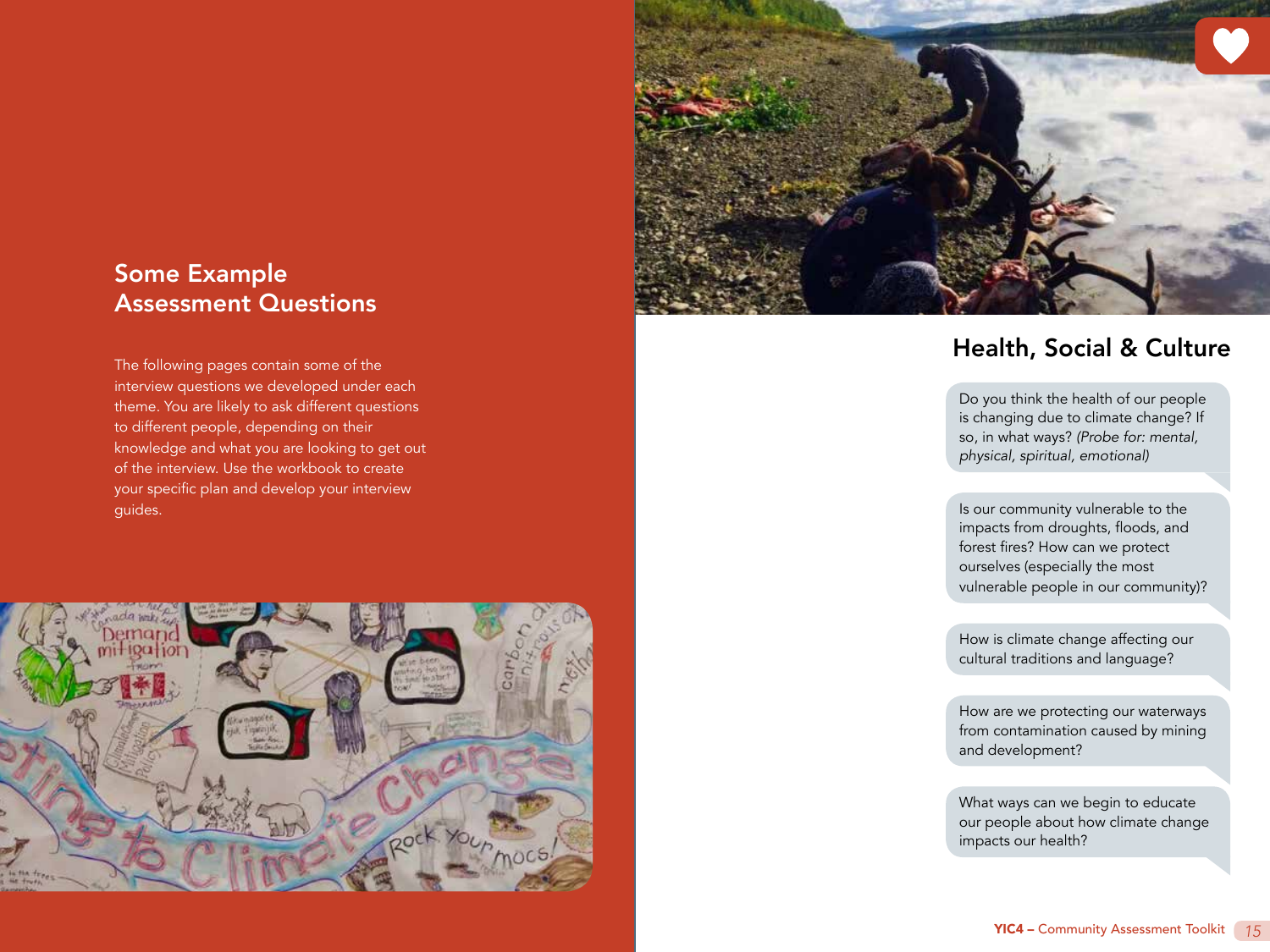<span id="page-8-0"></span>

## Food & Water Security

What are the main food sources (traditional and market foods) in our community? Where do most people in our community get their food from? Has the diet of people in our community changed due to climate change? If so, in what ways?

What is being done to protect our community food security? Does our community participate in community gardening or small-scale farming to increase food security? Do we have a food security strategy or an emergency food plan in place? If not, do you think we should have one?

How is our water affected by climate change? Where does our community get our water from? Is it safe to drink? Do we have enough for long-term water security? What changes, if any have you noticed about our water? What strategies do we have to protect our water sources from flooding, drought, earthquakes, etc.?

# Infrastructure & Transportation

What sorts of natural disasters are we most vulnerable to in our community? What is the community doing to adapt our housing and buildings to withstand flooding, shifting ground because of melting permafrost, earthquakes and/ or increased moisture issues (mold)? Do we have an emergency evacuation plan in the case of a major natural disaster? Do we have a fire safety plan or Fire Smart Program in place?

In what ways do we deal with waste in our community (i.e. garbage dumps and sewage)? How well is the sewage system working? Is it affecting the health of our water systems? Are there plans for waste reduction? How can we research and educate about waste reduction? Do we have a recycling facility in our community? How is it working? How could it be improved?

What are the main sources of emissions in our community? Home heating - how do most people heat their homes (i.e. propane, wood, oil, electric? What is the reason for this use)? Is there a plan to shift away from this type of heating?

Transportation – how do most people in our community get around?

Industry – what kinds of extractive industries surround our community (i.e. mining, oil and gas)?

How can we cut down on our use of diesel fuel and other emissions (i.e. transportation, home heating)? Do we have policies around emission targets and any plans for green energy projects?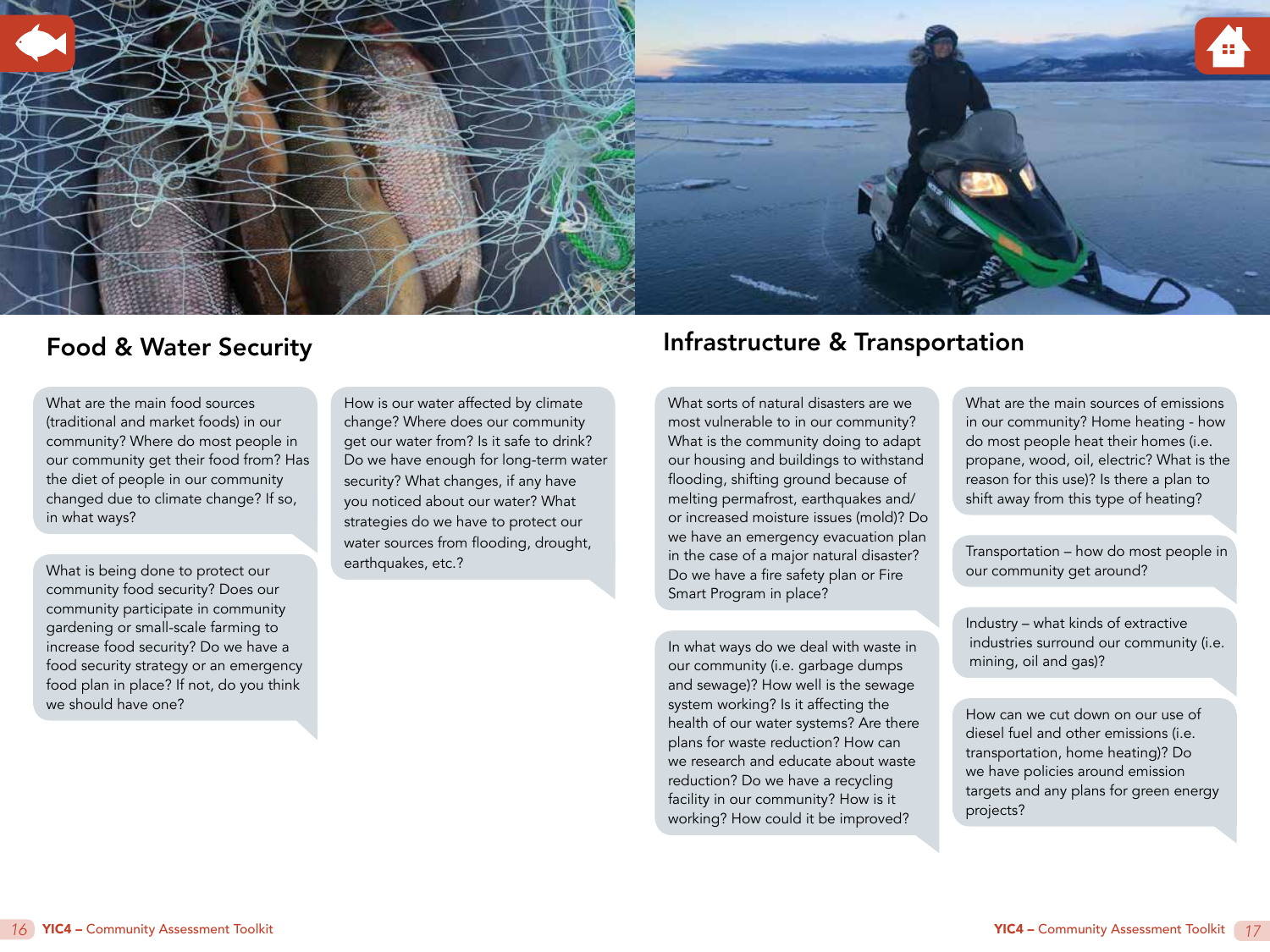<span id="page-9-0"></span>

## Economy

What is the main economy in our community? Is there interest in exploring green/renewable energy systems? If so, what kinds (i.e. wind power, solar, run of the river projects, geothermal, biomass, wood)? Is there interest in developing eco, landbased and/or cultural tourism in the community?

What is the relationship like with mining companies and other extractive industries who operate on our lands? Do we have policies in place for ensuring environmental clean up and to promote environmentally sustainable development? Who is responsible for reclamation on our lands after mining/ oil and gas exploration projects are done?

What are the main jobs in the community? What kind of work training is offered to our citizens? Are there local hire policies for the companies that are working in our territory?

# Species & Habitat Areas

How is climate change affecting our air, land, species, and waterways?

Do we do any species and land monitoring? If so, in what ways do we monitor them? What are we doing to control invasive species (insect, plant, and animals)? Are we monitoring/ researching the health of our species?

How are we preserving our Traditional Knowledge about our species and habitat areas?

Where are the vulnerable habitat areas that might be impacted the most by climate change? How can we protect them?

Who in the community is responsible for wildlife and fisheries management? What kind of fisheries/wildlife policies do we have?

Are there possibilities for creating Indigenous Protected Areas and Land Guardians programs?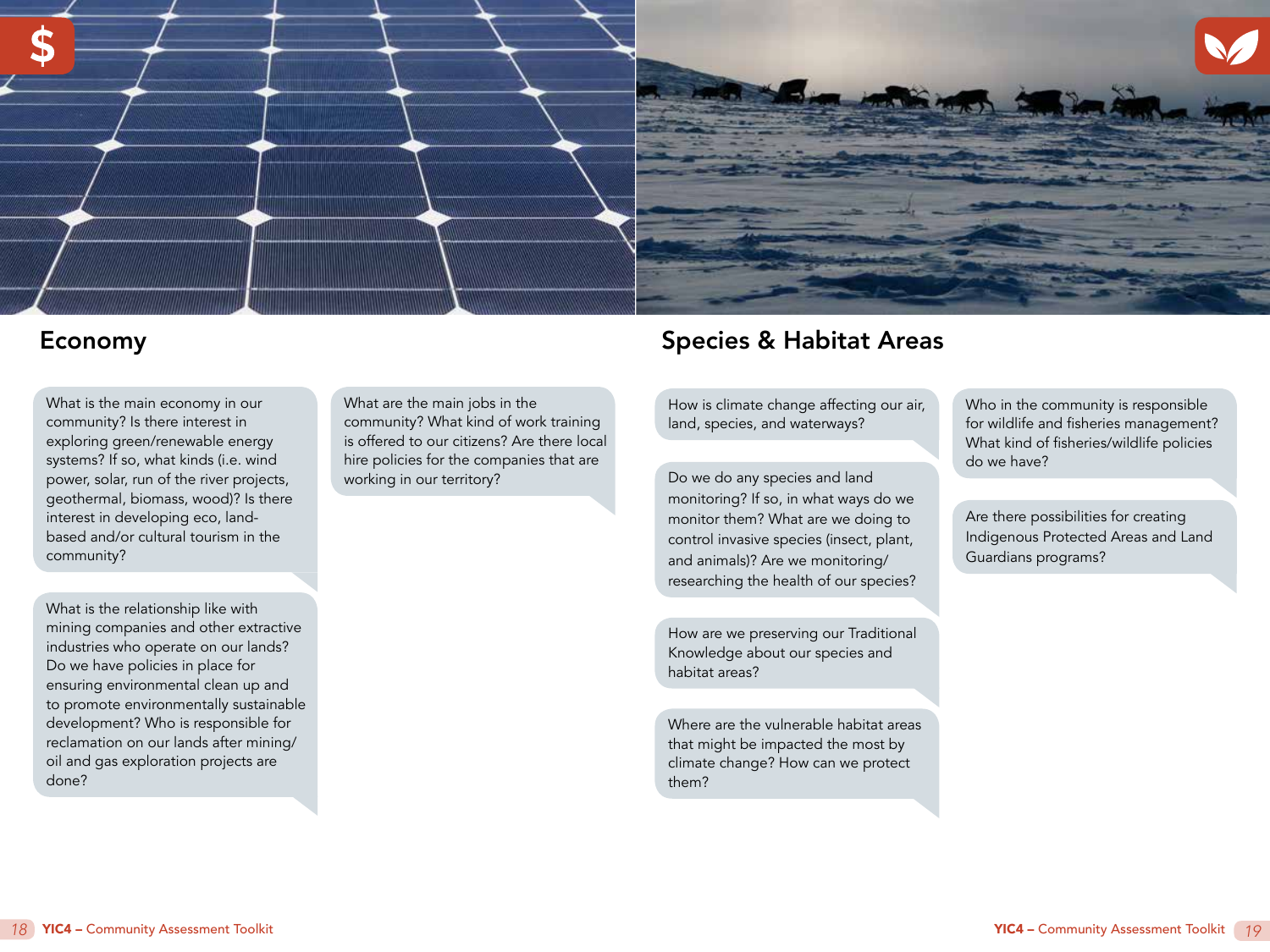# <span id="page-10-0"></span>Ideas for Next Steps

#### Draft Community Assessment Plan/Protocol & Training **Overview**

**STEP 1:** Fill out the workbook at the end of this toolkit to plan out your assessment

STEP 2: Invite inside and outside partners (if applicable) who will help you with your assessment and review your plan with them

Think of partners who have good research relationships in your community and those in your community who are well connected and respected to help you.

These will be the people who will help to mentor, train and guide you throughout your assessment and are knowledgeable about research protocols

**STEP 3:** Along with partners, review local research protocols and get training on how to conduct an interview, etc.

## Present to Chief and Council

**STEP 1: Work on Powerpoint** presentation and draft Research Agreements for Chief and Council to review

**STEP 2:** Meet with the Executive Director and Executive Assistant to Chief and Council, introduce yourself, explain the YIC4 project, ask to present to the Chief and Council and to discuss a Research Agreement

**STEP 3:** Set a date for this presentation

**STEP 4:** Do presentation:

- Introduce yourself (language and Traditional name)
- Explain the purpose of your project and why you think it is important
- Present the proposed assessment plan and draft protocol (gather feedback)
- Get recommendations for any other knowledgeable community interviewees that were not initially included in your plan
- Get signature on final Research Agreement (which is needed before you start the project)
- Get approval on the plan and make revisions on the protocol/ Research Agreements (with research partners/supervisors)

#### Visit Key Grandmothers and Grandfathers including Head of Elders Council

**STEP 1:** Meet with Head of Elders Council and request the possibility to do a presentation with the Elders Council

**STEP 2:** Introduce the project, what you will be doing in the community (with a gift)

#### Inform the Community

**STEP 1:** Share info on project (Option: in a community newsletter, local gathering, General Assembly, local radio, etc.)

#### Finalize Plan & Prepare for **Assessment**

**STEP 1:** Finalize the plan and interview list and consent forms (for interview and pictures)

**STEP 2:** Recruit people to participate and set up a time to meet

**STEP 3:** Finalize interview questionnaires for each group you are interviewing

**STEP 4:** Gather all materials you will need (notebook, recorders, consent forms, cameras, flip charts, pens/felts, Powerpoint presentations, computer/ projector, honoraria/gifts for participants)

#### Do Assessment Interviews/ Focus Groups

**STEP 1:** Explain consent and introduce the project. (Consent: needed for any interviews/focus groups – make sure to get consent forms signed or note verbal consent and give them a copy of the signed form)

**STEP 2:** Ask the questions, take notes, audio record, thank them and present gift

**STEP 3:** Collect all materials & notes. keep in central/secure place (i.e. First Nations office, or elsewhere, as decided upon in the Research Agreement.)

\* All information collected should be analyzed and prepared for community validation before being published. Consider upfront how to publish the results of the assessment in the best way for your community (i.e. as part of a film, in a report, with infographics, etc.)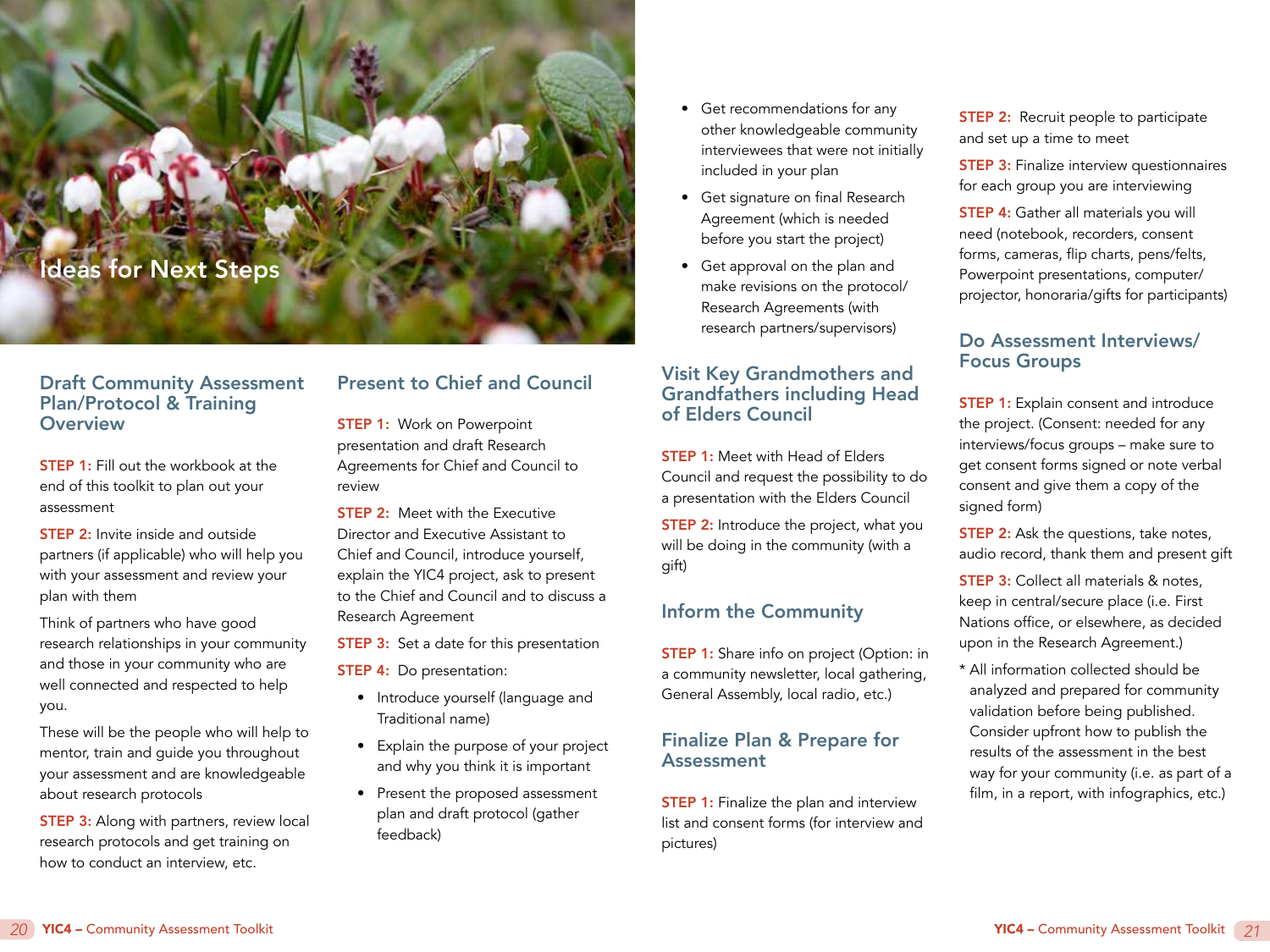# <span id="page-11-0"></span>Workbook: My Plan

*The following pages are part of the workbook to help you outline your plan. Make sure to include the details (i.e. actual names and contacts) for who you will talk to, including when you'll talk to them and how you'll talk to them. Fill out the following questions for each group or person you will talk*  to during your community assessment. Individual workplan *sheets can be downloaded at [aicbr.ca/y1c4.](http://aicbr.ca/y1c4)*

#### Who?

What? Where? When? What actual questions that you want to ask them? Think of the overall questions guiding the interview as well as the detailed ones (according to themes) and any others that are of interest.

# Things to Consider

Recording: How will you record the assessment activities (i.e. take notes, record on a tape recorder, videotape, etc.)?

Protecting: How will you ensure the confidentiality and anonymity of the person you are talking to? Make sure the consent form includes how you will protect the person's identify in all written files. If photographs are taken, make sure you have the person's consent to use their photos (and for what purpose you will use them).

Where will the raw data be kept (i.e. the notes, flip charts, recordings, etc.)?

Partners: Who will be helping to supervise or mentor you in your community? How are partners involved in the process?

Additional Things to Consider: Before starting the assessment, make sure the Chief has signed off on the Research Agreement. It is important to do ceremony before and after any kind of work you do in your traditional territory. Consider engaging a local spiritual elder or youth to help. Ceremony might include: making offerings to our ancestors and Mother Earth and asking for good guidance, safety and openness throughout the research process.

This is your community's assessment - your First Nation owns it and the data.

Make sure the plan is realistic and that you have the appropriate time and assistance you need to complete it.

If you are bringing in outside partners, you will need a partner and communications agreement signed.

The following values and *protocols should guide you*  in the research process:

- *Tread lightly*
- *Be respectful*
- *Listen well by maintaining appropriate eye contact, sitting still and using non*verbal communication
- *Make sure also to follow any spiritual and cultural protocols that relate to your community.*

To download aditional workplan sheets, please go to [aicbr.ca/y1c4](http://aicbr.ca/y1c4)

\* Ask your First Nation office or *partners you want involved if they already have one for you to use as a guide*

How?